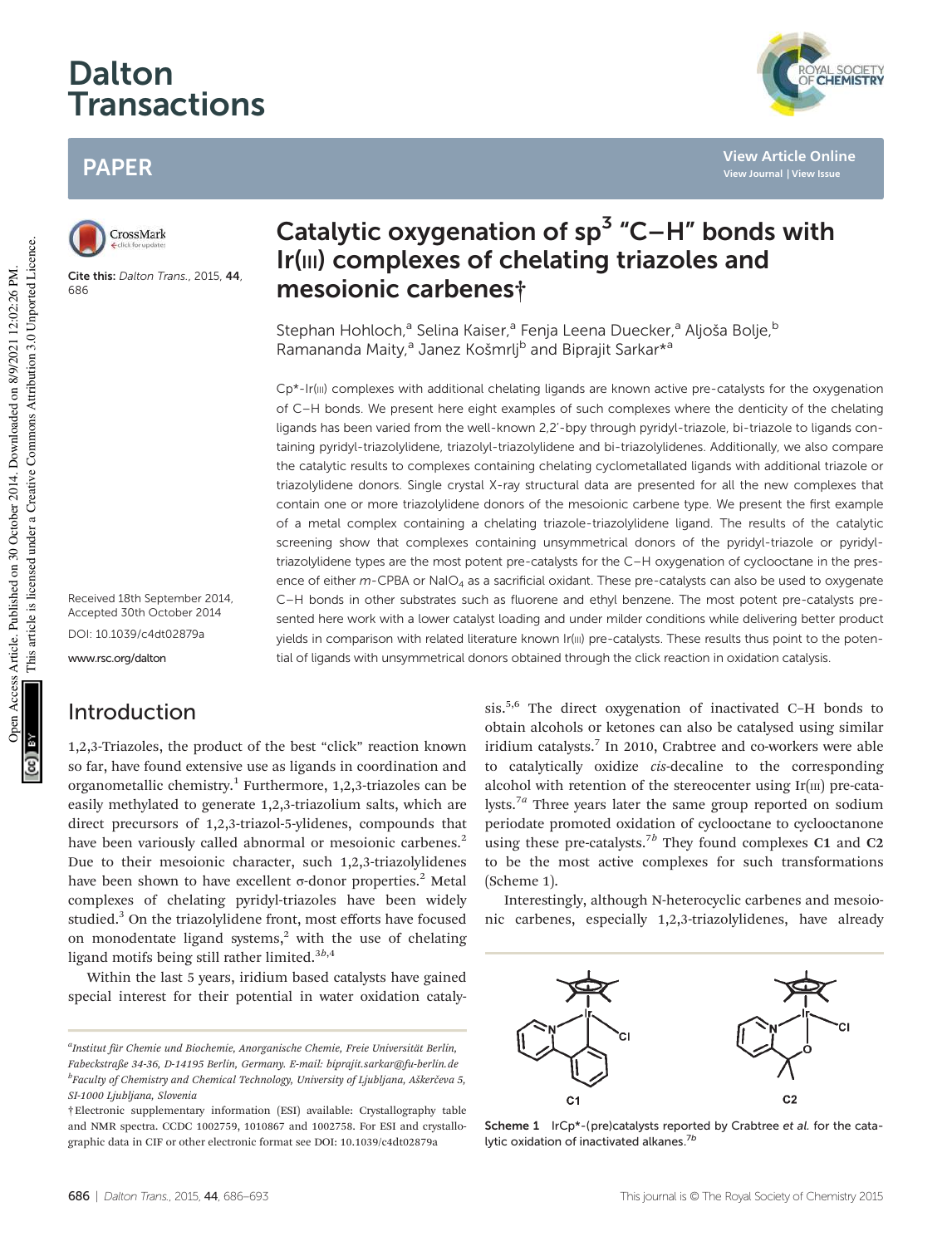

Scheme 2 Ligand systems used in this work.

proven to generate very active complexes for the water oxidation reaction,<sup>8</sup> in direct oxidations of alkanes, they have not found any use so far. Some of us have recently reported on the selective synthesis of pyridyl-triazolium salts, which are useful precursors for the generation of metal complexes containing chelating pyridyl-triazolylidene ligands. $4c$  In the following, we present the results for the catalytic direct oxygenation of  $sp<sup>3</sup>$ C–H bonds in the presence of a sacrificial oxidant using eight different  $Cp^*$ -Ir $(m)$   $(Cp^* =$  pentamethylcyclopentadienyl) precatalysts with the ligands shown in Scheme 2. The ligands have been systematically varied in terms of their donor properties as well as their coordination symmetry (the same or different donor atoms within the same ligand).

### Results and discussion

### Synthesis and crystal structures

The synthesis of ligands  $L^1$ ,  $L^2$ ,  $4g$   $L^7$  and  $L^8$ ,  $4d$  has been reported previously. The synthesis of all other ligands or ligand precursors followed literature known procedures as shown in the Experimental section.

Complexes  $1-3$  with ligands  $L^1-L^3$  containing only N-donors were obtained by the direct reaction of [Cp\*ClIr-  $(\mu\text{-}Cl)_2$ IrClCp<sup>\*</sup>] with the ligands, followed by salt metathesis.<sup>9,3b</sup> Complexes 4–6 that contain one or more mesoionic carbene donors were synthesized by a transmetallation route using silver oxide. Complexes 7 and 8 containing cyclometallated ligands have been reported by us previously.<sup>4d</sup> The identity and purity of all complexes were established by  ${}^{1}$ H-,  ${}^{13}$ C-NMR spectroscopy and mass spectrometry (see ESI†). The existence of the carbene complexes 4, 5 and 6 was unambiguously proven by <sup>13</sup>C-NMR spectroscopy, displaying resonances at  $\delta$  156.5, 154.5 and 155.4 ppm respectively for the carbene C atom.

For complexes 4–6 that display one or more mesoionic carbene donors, we were able to obtain single crystals suitable for an X-ray diffraction analysis (Fig. 1). An analysis of the bond lengths in 4, 5 $\cdot$ CHCl<sub>3</sub> $\cdot$ 0.25H<sub>2</sub>O and 6 $\cdot$ CH<sub>2</sub>Cl<sub>2</sub> shows that the double bonds within the triazolylidene ligands are delocalized as is expected for complexes of this type.<sup>8</sup> On the other hand, the triazole moiety in  $5 \cdot CHCl_3 \cdot 0.25H_2O$  shows the



Fig. 1 ORTEP plot of 4, 5 CHCl<sub>3</sub>·0.25H<sub>2</sub>O and 6·CH<sub>2</sub>Cl<sub>2</sub>. Hydrogen atoms, counter ions and solvent molecules are omitted for clarity. Thermal ellipsoids are drawn at 50% probability.

Table 1 Selected bond lengths (Å) and angles (°) for the molecular structures of complexes 4–6

| $\boldsymbol{4}$ | $5$ ·CHCl <sub>3</sub> ·0.25H <sub>2</sub> O | $6 \cdot CH_2Cl_2$                       |
|------------------|----------------------------------------------|------------------------------------------|
|                  |                                              |                                          |
|                  |                                              | 2.03(1)                                  |
|                  |                                              | 2.05(1)                                  |
|                  |                                              | 1.42(1)                                  |
| 2.39(1)          |                                              | 2.40(1)                                  |
| 1.37(1)          | 1.38(1)                                      | 1.41(1)                                  |
|                  | 1.37(1)                                      | 1.41(1)                                  |
|                  | 1.36(1)                                      | 1.38(1)                                  |
| 1.36(1)          | 1.36(1)                                      | 1.35(1)                                  |
| 1.32(1)          | 1.33(1)                                      | 1.32(1)                                  |
|                  | 1.31(1)                                      | 1.33(1)                                  |
| 1.34(1)          | 1.33(1)                                      | 1.33(1)                                  |
|                  | 1.35(1)                                      | 1.34(1)                                  |
| 1.36(1)          | 1.36(1)                                      | 1.37(1)                                  |
|                  | 1.33(1)                                      | 1.35(1)                                  |
| 1.817(1)         | 1.808(1)                                     | 1.849(1)                                 |
| 102.8(7)         | 102.6(7)                                     | 102.9(8)                                 |
|                  | 105.4(7)                                     | 101.7(8)                                 |
| 76.2(3)          | 75.7(3)                                      |                                          |
|                  |                                              | 76.5(4)                                  |
|                  | 2.14(1)<br>2.03(1)<br>1.45(1)<br>1.35(1)     | 2.10(1)<br>2.04(1)<br>1.42(1)<br>2.42(1) |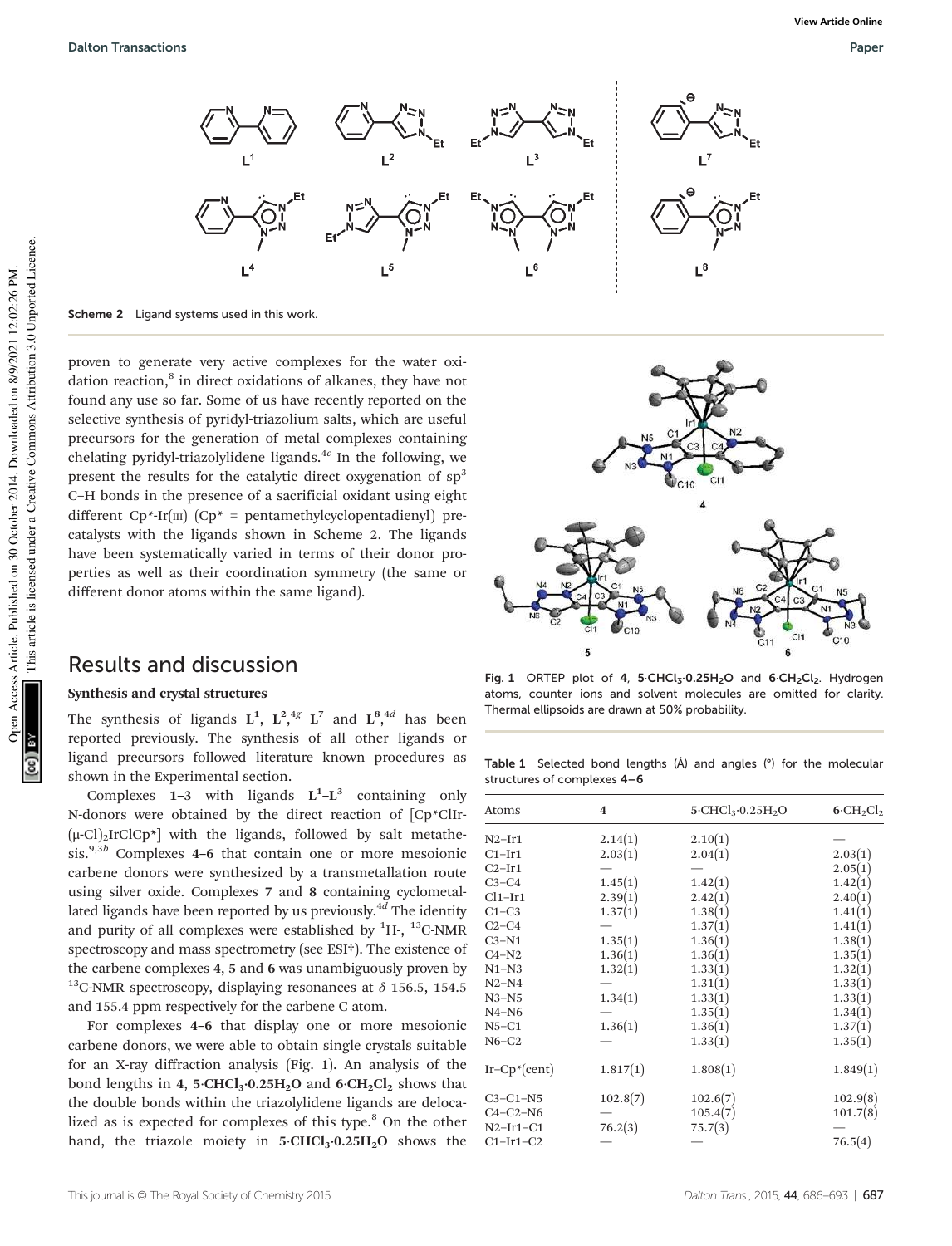

Scheme 3 General conditions for Method A and Method B.

expected azo character. The Ir–C and Ir–N distances are all in the expected range (Table 1). $3b,8$  Complex 5 is the first example of a metal complex containing a triazole-triazolylidene type chelating ligand.

#### **Catalysis**

We next turned to the catalytic performances of these complexes in the direct oxygenation of inactivated alkanes. Two different sacrificial oxidants, m-CPBA (3-chloroperoxybenzoic acid) in non-aqueous solutions (Method A) $^{10}$  and NaIO<sub>4</sub> in aqueous solutions (Method B, Scheme 3),<sup>7b</sup> were chosen for this purpose.

Table 2 summarizes the obtained conversion for the m-CPBA supported oxidation reaction. All complexes show reasonably high conversions, ranging from 22% to 59% conversion of the starting materials. Remarkably, although we have used an excess of the oxidant, a lot of "under-oxidized" cyclooctanol was detected after workup and in selected cases was also found to be the main product of the reaction. For example, if the cyclometallated complex 7 was applied, cyclooctanol was obtained in a conversion of 35% while only 16% cyclooctanone was observed. Complexes with two different donor atoms (with unsymmetrical ligands) showed the highest overall conversion of cyclooctane (except for 5).

The most active complex with  $m$ -CPBA as an oxidant was found to be the pyridyl-triazolylidene complex 4, displaying overall conversions of 59% with cyclooctanone as the desired main product in 40% conversion. The second most active complex was the pyridyl-triazole complex 2, displaying an overall conversion of 45% with 27% cyclooctanone. However, for complex 2 the selectivity is low, since the amount of "under-oxidized" cyclooctanol is relatively high for that catalyst (Table 2).

After establishing the unsymmetrical pyridyl containing complexes 2 and 4 as the most active complexes for the m-CPBA promoted oxidation reaction, we next tested the activity of complexes 1–8 with sodium periodate as a sacrificial oxidant. The results are summarized in Table 3.

Again all complexes displayed reasonable activity for this transformation. In agreement with Crabtree's report from  $2013^{7b}$  we also found the over-oxidation to the two-fold oxidized 1,4- and 1,5-cyclooctanediones, but only upto a maximum of 7% yield. Complexes 1, 3 and 6 with symmetrical ligands showed a lower activity than the complexes having a non-symmetrical chelator, 2 and 4. Excluded from this trend is the triazol-triazolylidene complex 5 showing only a minor activity. Using sodium periodate in an aqueous solution the cyclometallated complexes 7 and 8 also show less overall conversion compared to the m-CPBA promoted oxidation (Tables 2 and 3). This is most likely related to the fact that under aqueous conditions, water oxidation occurs as a side reaction. Cyclometallated  $Ir(m)$ complexes have already been proven to give very active catalysts for the water oxidation reaction.<sup>8</sup> With an overall conversion of 62% and formation of 56 and 55% cyclooctanone respectively, the pyridine containing complexes 2 and 4 have the highest catalytic potential under these conditions as well. Except for complexes 7 and 8 all other complexes showed higher conver-

Table 3 Results of catalytic oxidation of cyclooctane using complexes 1–8 with method B

| Cat |    |    | Overall <sup>a</sup> [%] Cyclooctanone <sup>a</sup> [%] Cyclooctanedione <sup>b</sup> [%] |
|-----|----|----|-------------------------------------------------------------------------------------------|
|     | 24 | 21 | 3                                                                                         |
| 2   | 62 | 56 | 6                                                                                         |
| 3   | 28 | 27 |                                                                                           |
| 4   | 62 | 55 |                                                                                           |
| 5   | 21 | 20 |                                                                                           |
| 6   | 32 | 30 | 2                                                                                         |
|     | 37 | 35 | 2                                                                                         |
| 8   | 32 | 31 |                                                                                           |

 $a$  All reactions were carried out using 1 mmol of cyclooctanone and 10 equivalents of the oxidant. Conversions were determined by proton NMR spectroscopy averaged from 3 independent runs using 0.2 eq. of 1,4-dibromobenzene as an internal standard.  $\overset{b}{\sim}$  Conversions to cyclooctanedione are given as the sum of the conversions to 1,4- and 1,5-cyclooctanedione.

Table 2 Results of catalytic oxidation of cyclooctane using complexes 1–8 with method A

| Cat            | Overall <sup><i>a</i></sup> [%] | Cyclooctanone <sup><i>a</i></sup> [%] | Cyclooctanol <sup><math>a</math></sup> [%] |
|----------------|---------------------------------|---------------------------------------|--------------------------------------------|
| 1              | 22                              | 10                                    | 12                                         |
| 2              | 45                              | 27                                    | 18                                         |
| 3              | 38                              | 14                                    | 24                                         |
| $\overline{4}$ | 59                              | 40                                    | 19                                         |
| 5              | 24                              | 13                                    | 11                                         |
| 6              | 32                              | 23                                    |                                            |
| 7              | 51                              | 16                                    | 35                                         |
| 8              | 47                              | 27                                    | 20                                         |
|                |                                 |                                       |                                            |

 $a<sup>a</sup>$  All reactions were carried out using 1 mmol of cyclooctanone and 4 equivalents of the oxidant at 45 °C overnight with 0.5 mol% catalyst. Conversions were determined by proton NMR spectroscopy averaged from 3 independent runs using 0.4 eq. of 1,2-dichlorobenzene as an internal standard.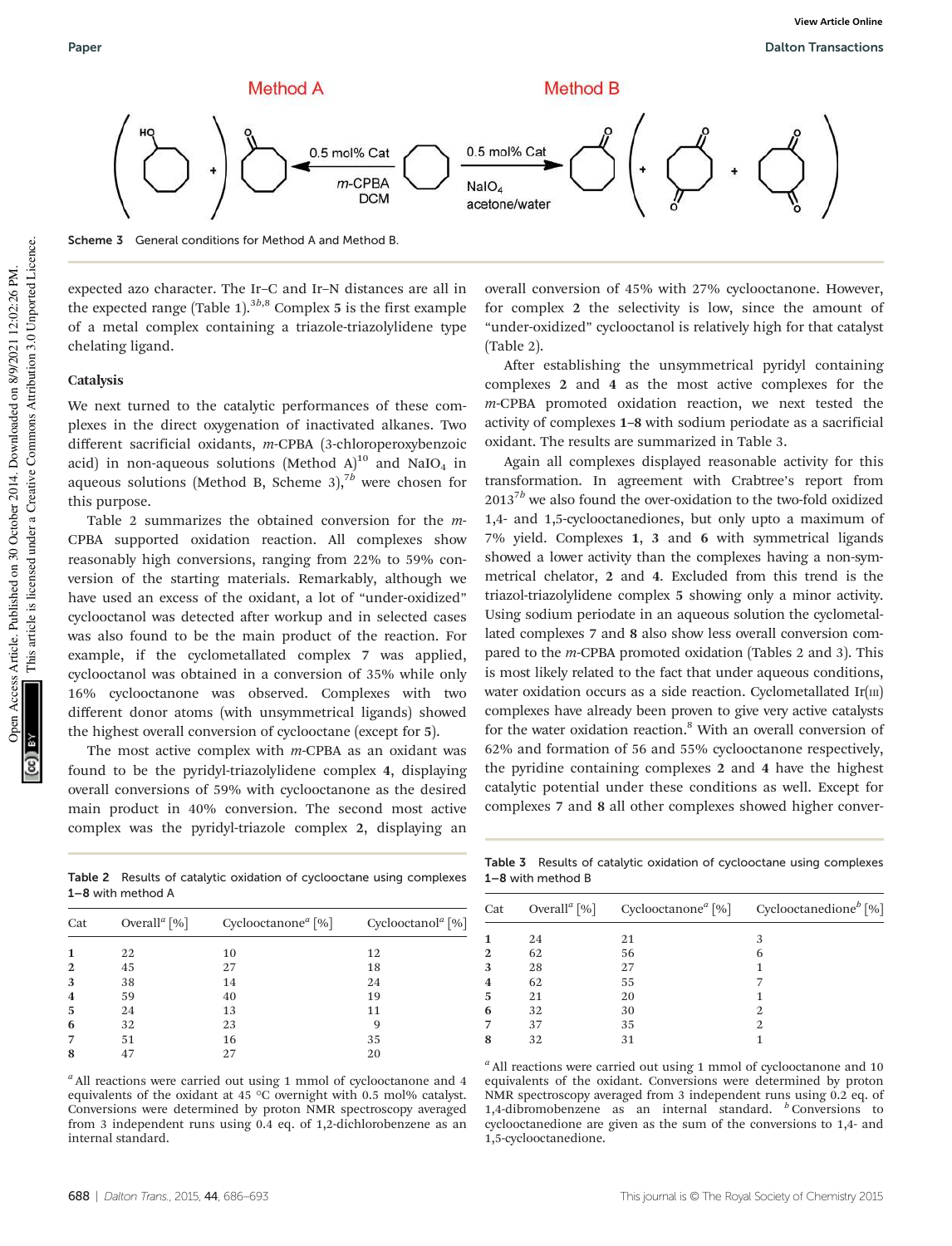Open Access Article. Published on 30 October 2014. Downloaded on 8/9/2021 12:02:26 PM.

Open

Access Article. Published on 30 October 2014. Downloaded on 8/9/2021 12:02:26 PM.

This article is licensed under a Creative Commons Attribution 3.0 Unported Licence.

This article is licensed under a Creative Commons Attribution 3.0 Unported Licence.

sions to cyclooctanone if method B is applied. Furthermore, using method B the reaction is more selective than when using method A. Method B delivers large conversions to cyclooctanone. Reactions without any iridium complexes resulted in no conversions at all, no matter which conditions were applied. The use of the  $[IrCp*Cl_2]_2$  precursor or  $IrCl_3$ hydrate as a catalyst for this transformation has already been explored by Crabtree et al. and resulted in only small conversions of the starting materials  $(6-17%)$ .<sup>7b</sup> Both these experiments indicate that both the metal and the additional chelating ligands are crucial for the catalytic oxidations of C–H bonds.

We further focused on optimizing the reaction towards higher conversions and a better atom efficiency with the most efficient catalysts 2 and 4. Since applying method B results in higher conversions with better selectivities, we focused our studies exclusively on those conditions.

At first we investigated the reaction time to see whether overnight reaction times are really needed and also studied the influence of the amount of oxidant used in catalysis. Hence, we recorded a time-conversion diagram with 0.5 mol% of complex 4 as a catalyst, with 10 equivalents of sodium periodate at 45 °C. As can be seen from Fig. 2, after 10 hours, the reaction does not proceed any further. At that point we added another 5 equivalents of sodium periodate. After the addition of more oxidants (Fig. 2, dotted line), the reaction starts to proceed again. This shows that indeed the conversion determining step is the amount of oxidant used, while the catalyst stays active over time. It could be seen that the reaction should be run for at least 10 hours to achieve good conversions and hence we continued to carry out the subsequent reactions with overnight reaction times.

We found that lowering by 50% the amount of oxidant used has strong effects on the catalytic performances of 2 and 4 at 45 °C. The overall conversions achieved decreased by approxi-



Fig. 2 Time conversion for the catalytic oxidation of cyclooctane using 0.5 mol% 4 with 10 equivalents of sodium periodate at 45 °C. The dotted line indicates the addition of another 5 equivalents of sodium periodate.

Table 4 Effects of oxidant amounts and temperature on the catalytic performances of complexes 2 and 4

| Cat            | Temp.<br>$\lceil \circ \text{C} \rceil$ | [eq.]              | $NaIO4$ Overall<br>$\lceil \frac{9}{6} \rceil$ | $\lceil \frac{9}{6} \rceil$ | Cyclooctanone Cyclooctanedione<br>$\lceil \% \rceil$ |
|----------------|-----------------------------------------|--------------------|------------------------------------------------|-----------------------------|------------------------------------------------------|
| 2              | 45<br>45<br>RT<br>RT                    | 10<br>5<br>10<br>5 | 62<br>40<br>13<br>8.5                          | 56<br>35<br>12<br>8         | 6<br>5<br>1<br>0.5                                   |
| $\overline{4}$ | 45<br>45<br>RT<br>RT                    | 10<br>5<br>10<br>5 | 62<br>42<br>53<br>42                           | 55<br>35<br>46<br>38        | 7<br>7<br>4                                          |

mately 20% (Table 4). Also, when the temperature is decreased from 45 °C to room temperature a strong difference in reactivity is observed between complexes 2 and 4. For 2, the conversion decreases from 56% of cyclooctanone to only 12% if 10 eq. of the oxidant is used. In contrast, if the pyridyl-triazolylidene complex 4 is used as a pre-catalyst, lowering the temperature has only minor effects. The conversion to cyclooctanone decreases only from 55% to 46% using 10 eq. of the oxidant. Furthermore, reducing the amount of oxidant used to only 5 equivalents still afforded 38% conversion to the desired product (Table 4). The above data thus show that the pyridyltriazolylidene complex 4 is the best pre-catalyst.

In the next step, we investigated the effect of catalyst loading on the conversion. The results are summarized in Table 5.

From Table 5 it can be seen that using 1 mol% of complex 4 with only 5 equivalents of the oxidant at room temperature we were now able to achieve the highest conversion of all our test reactions. Furthermore we were able to show that with increasing the catalyst loading to 2 mol%, the catalytic activity seems to decrease again, which might be attributed to the fact that at higher catalyst loadings the water oxidation side reaction might become the favored reaction.<sup>7b,8</sup> Decreasing the catalyst loading to only 0.1 mol% results in only minor conversions of the starting material.

Finally, we turned our attention to the substrate scope of the reaction. Fluorene and ethyl benzene were tested with

Table 5 Influence of the catalyst loading used for the catalytic oxidation of cyclooctane to cyclooctanone with 5 equivalents sodium periodate and 4 as the catalyst at room temperature

| Loading<br>$[mol\%]$                      | Overall <sup><math>a</math></sup><br>$\lceil \% \rceil$ | Cyclooctanone <sup><math>a</math></sup><br>$\lceil 0\!\!/_{\!0} \rceil$ | Cyclooctadione <sup>a</sup><br>$\lceil \sqrt{96} \rceil$ |
|-------------------------------------------|---------------------------------------------------------|-------------------------------------------------------------------------|----------------------------------------------------------|
| 2                                         | 60                                                      | 49                                                                      | 11                                                       |
| $\mathbf{1}$                              | 67                                                      | 57                                                                      | 10                                                       |
|                                           | 42                                                      | 38                                                                      | 4                                                        |
| $\begin{array}{c} 0.5 \\ 0.1 \end{array}$ | 9.4                                                     |                                                                         | 0.4                                                      |

 $a$  All reactions were carried out using 1 mmol of the cyclooctane at room temperature in an acetone–water mixture 4 : 1. Conversions were determined by proton NMR spectroscopy averaged from 3 independent experiments using 0.2 eq. of 1,4-dibromobenzene as an internal standard.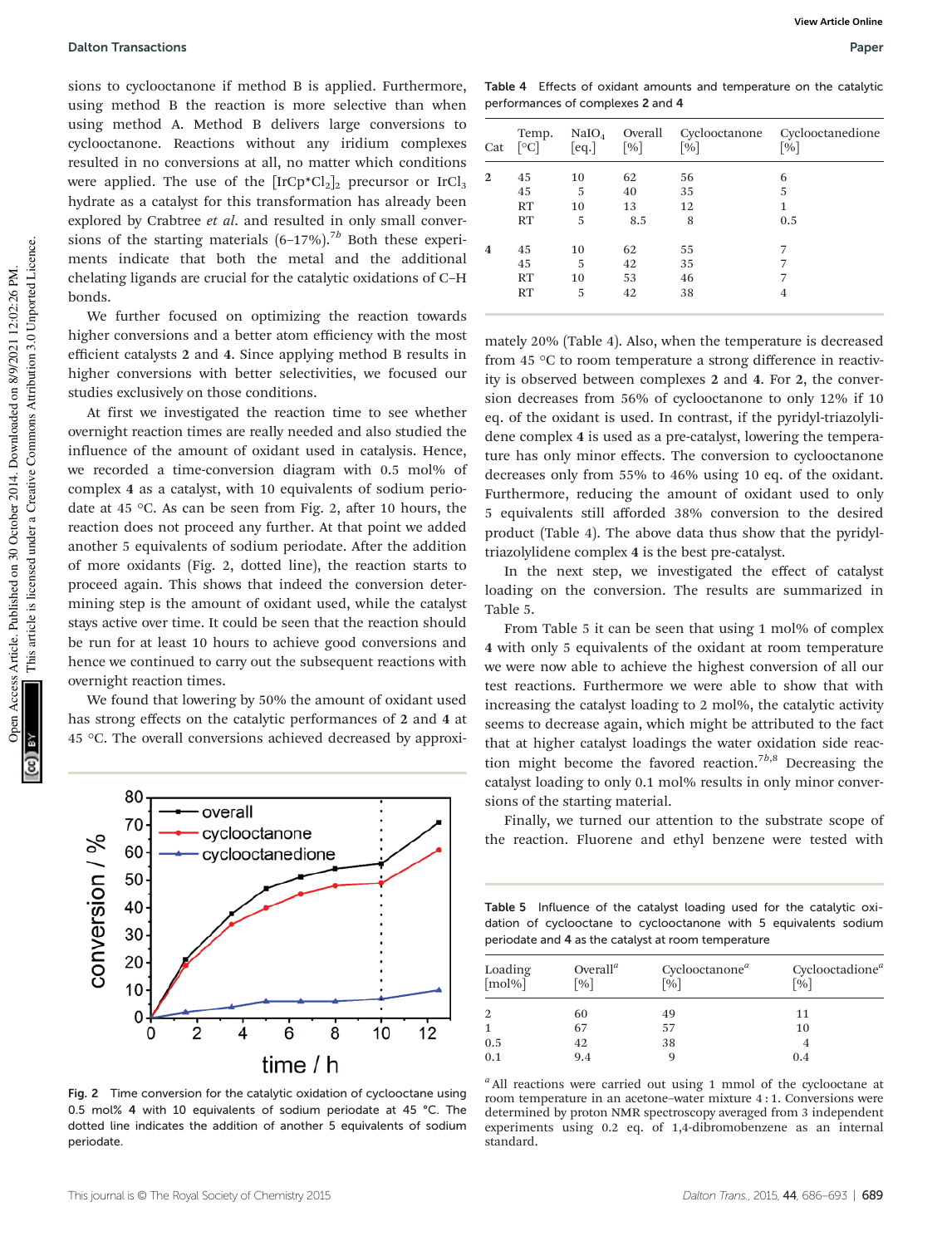Table 6 Substrate scope using complex 4 as the most efficient (pre) catalyst<sup>a</sup>

| Substrate | Loading         | Temp.                   | Overall <sup><math>a</math></sup> | Acetophenone <sup>a</sup> |
|-----------|-----------------|-------------------------|-----------------------------------|---------------------------|
|           | [mol%]          | $\lceil \circ C \rceil$ | $\lceil \frac{9}{6} \rceil$       | $\lceil \% \rceil$        |
|           | 0.5<br>0.5<br>1 | RT<br>45<br>45          | 11<br>52<br>87                    |                           |
|           | 0.5             | RT                      | 78                                | 17                        |
|           | 0.5             | 45                      | 95                                | 47                        |
|           | $\mathbf{1}$    | 45                      | 90                                | 69                        |

<sup>a</sup> All reactions were carried out using 1 mmol of the substrate. Conversions were determined by NMR spectroscopy using 0.2 eq. of 4-bromobenzaldehyde as an internal standard.

special interest in the latter, since the desired product would be acetophenone, which is a major starting material in organic synthesis. For fluorene, performing this reaction at room temperature with only 0.5 mol% of the catalyst we were not able to obtain good conversions. Raising the temperature to 45 °C using 0.5 mol% of 4 we were already able to achieve a moderate conversion of 52%. Increasing the catalyst loading to 1 mol% we were able to achieve excellent conversions of 87% in an average of 2 runs (Table 6). Switching to ethyl benzene as the substrate we were able to obtain the same trends. While performing the reaction at room temperature with low catalyst loadings we could only find moderate conversions of 78% of the starting material and 17% of acetophenone. Increasing the temperature results in higher conversions to acetophenone (Table 6). The best results were again obtained using 1 mol% of the catalyst at 45 °C. Hence, these conditions afforded an average conversion of 90% of ethyl benzene, and 69% of acetophenone was found in the solution after the reaction. Despite all our efforts, we were not able to determine the fate of the starting material that is not converted to acetophenone.

## **Conclusions**

We have reported here on five new Ir( $\text{III}$ ) complexes (2–6) with chelating "click"-derived 1,2,3-triazoles and 1,2,3-triazolylidenes. This is the first report of a complex where a monomethylated triazol-triazolylidene N/C-donor  $(L^5)$  is bound to only one metal center in a chelating fashion (complex 5). A total of eight complexes were tested towards their catalytic activity in the direct oxidation of cyclooctane under two different conditions with 0.5 mol% of the catalyst at elevated temperatures. The complexes (2 and 4) with unsymmetrical ligands form much better catalysts compared to complexes 1, 3 and 6 with symmetrical ligands. Optimizing the catalytic conditions, we were able to produce cyclooctanone in high yields, using mild conditions (room temperature) and low catalyst loadings (1 mol%). Additionally, we were able to show that other substrates such as fluorene and ethylbenzene can be converted to their corresponding ketones. Compared to Crabtree's system,<sup>7b</sup> under optimized conditions we achieved about the same conversion (57%) as them (54%) but by using only a fifth of the amount of catalyst and half the equivalents of the oxidant.<sup>7b</sup> In comparison with general literature reports, this result is one of the best as well. There are a few reports on using ruthenium,<sup>10,11a,b</sup> iron,<sup>11c-e</sup> manganese<sup>11f,g</sup> or copper<sup>11h</sup> based catalyst systems to reach higher conversion but the method also requires the use of higher catalyst loadings of up to 10 mol% and usually uses relatively complicated ligand systems. In view of the importance of direct C–H oxidations, we are trying to further optimize the reaction conditions with the unsymmetrical, pyridine containing ligands, especially for the use of lighter alkanes and to extend the methodology presented here to the oxidation of  $sp<sup>2</sup>$  carbons.

# Experimental section

#### Materials and physical methods

 $[\text{IrCp*Cl}_2]_2$  and bipyridine  $(\mathbf{L}^1)$  were purchased from Merck.  $L^{2,4g}$   $L^{7}$  and  $L^{8,4d}$  were synthesized according to known procedures. The complex  $[IrCp*CI(L^1)]$  PF6 (1) was synthesised as reported before.<sup>9</sup> All the reagents were used as supplied. The solvents used for metal complex synthesis were dried and distilled under argon and degassed by common techniques prior to use.  ${}^{1}H$  and  ${}^{13}C$  NMR spectra were recorded on a Jeol ECS 400 spectrometer or a Bruker Avance 700 spectrometer. Mass spectrometry was performed on an Agilent 6210 ESI-TOF.

#### Synthesis of ligands

2-(1-Ethyl-1H-1,2,3-triazol-4-yl)pyridine  $(L^2)$ . This ligand was reported earlier by M. Albrecht et  $al.^{4g}$  but was synthesized here following a different procedure.<sup>12</sup> Ethyliodide (1 eq., 700 mg, 4.5 mmol) and sodium azide (3 eq., 875 mg, 13.5 mmol) were mixed in a THF–water–tert-BuOH mixture (15/15/7 ml) and stirred for 1 hour. Afterwards copper sulfate pentahydrate (0.025 eq., 28 mg, 0.11 mmol), sodium ascorbate (0.25 eq., 222 mg, 1.1 mmol) and TBTA (0.006 eq., 15 mg, 0.03 mmol) were added, followed by ethynylpyridine (0.5 eq., 0.289 mg, 2.75 mmol). The mixture was refluxed at 70  $\,^{\circ}$ C for 24 hours. After refluxing the mixture was diluted with dichloromethane (100 ml) and extracted 5 times with a saturated aqueous NH3–EDTA solution (each washing 30 ml) until the aqueous phase remained colorless. The organic layers were dried over sodium sulfate (30 g) and evaporated. The remaining brown oil was then purified by silica gel column chromatography using first dichloromethane and then dichloromethane–acetone 5 : 1 as eluents. The desired product was obtained as a light yellow oil. Yield: 83% (397 mg, 2.29 mmol). <sup>1</sup>H NMR (400 MHz, CDCl<sub>3</sub>; 25 °C, TMS):  $\delta$  (ppm) = 1.60 (t,  $J = 7.4$  Hz, 3H, CH<sub>3</sub>); 4.48 (q,  $J = 7.4$  Hz, 2H, CH<sub>2</sub>); 7.17–7.24 (m, 1H, py-H); 7.77 (m, 1H, py-H); 8.08–8.22 (m, 2H, py-H + triazole-5H); 8.57 (m, 1H, py-H)  $^{13}$ C NMR (100 MHz, CDCl<sub>3</sub>, 25 °C, TMS):  $\delta$  (ppm) = 15.5 (CH<sub>3</sub>), 45.5 (CH<sub>2</sub>), 120.3 (py-C), 121.4 (py-C), 122.9 (triazole-4C), 137.0 (triazole-5C),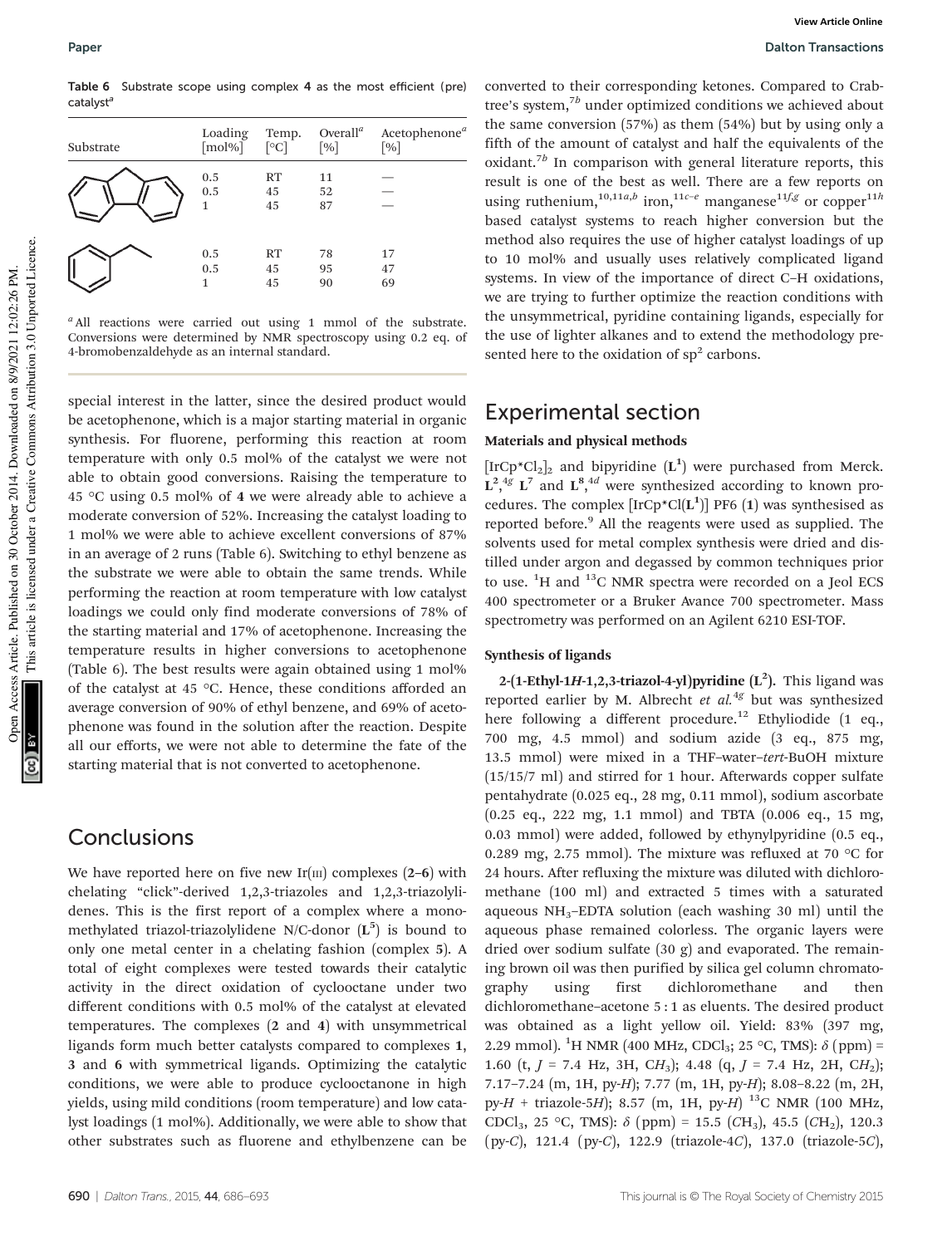149.4 (py-C), 150.4 (py-C) MS (ESI): m/z cacld 175.0984 found  $175.0988\left[\text{C}_9\text{H}_{10}\text{N}_4 + \text{H}^+\right]$ 

1,1'-Diethyl-1H,1'H-4,4'-bi(1,2,3-triazole)  $(L^3)$ . Ethyliodide (3.3 eq., 1.4 g, 10 mmol) and sodium azide (9 eq., 1.75 g, 27 mmol) were mixed in a THF–water mixture (30/30 ml) and stirred for 1 hour. Afterwards 1,4-bistrimethylsilylbuta-1,3 diyene (1 eq., 582 mg, 3 mmol), copper sulfate pentahydrate (0.4 eq., 300 mg, 1.2 mmol), sodium ascorbate (0.8 eq., 480 mg, 2.4 mmol), potassium carbonate (2 eq., 830 mg, 6 mmol) and pyridine (2.5 ml) were added to the reaction mixture and the reaction was stirred at room temperature for 3 days. The crude reaction mixture was diluted with dichloromethane (80 ml) and extracted 5 times with a saturated aqueous  $NH_3$ –EDTA solution (each washing 30 ml) until the aqueous phase remained colorless. The organic layers were dried over sodium sulfate (30 g) and evaporated, giving a yellow solid. The crude product was purified by silica gel column chromatography using first dichloromethane and then dichloromethane–acetone 5:1 as an eluent. The desired product was obtained as a white powder. Yield: 72% (414 mg, 2.16 mmol). <sup>1</sup>H NMR (400 MHz, CDCl<sub>3</sub>; 25 °C, TMS):  $\delta$  (ppm) = 1.55 (t,  $J = 7.4$  Hz, 6H, CH<sub>3</sub>); 4.43 (q,  $J = 7.4$  Hz, 4H, CH<sub>2</sub>); 8.03 (s, 2H, triazole-5H)  $^{13}$ C NMR (100 MHz, CDCl<sub>3</sub>, 25 °C, TMS):  $\delta$  (ppm) = 15.6 (CH<sub>3</sub>), 45.5 (CH<sub>2</sub>), 112.0 (triazole-4C), 140.3 (triazole-5C), MS (ESI): m/z calcd 193.1202, found 193.1202  $[C_8H_{12}N_6 + H^+]$ .

1-Ethyl-3-methyl-4-(pyridin-2-yl)-1H-1,2,3-triazol-3-ium tetra**fluoroborate (HL<sup>4</sup>[BF<sub>4</sub>]).** The synthesis method was adapted from a literature known procedure.<sup>4c</sup>  $L^2$  (1 eq., 1 mmol, 172 mg) was dissolved in chloroform (15 ml) and m-CPBA (2 eq., 344 mg, 2 mmol) was added and the mixture was refluxed for 30 minutes. Afterwards, the reaction mixture was poured into dichloromethane (100 ml) and washed three times with aqueous KOH (1 M, 50 ml each). The organic layer was collected, dried over sodium sulfate (50 g) and filtered. All volatiles were removed under vacuum giving the pure pyridine N-oxide as a white powder. This powder was directly used for methylation. It was mixed with Meerwein salt (4 eq., 588 mg, 4 mmol) in dry dichloromethane (3 ml). This mixture was stirred for 4 days under a nitrogen atmosphere. The reaction mixture was then evaporated to dryness and the residue was dissolved in abs. ethanol (40 ml) and  $Mo(CO)_{6}$  (1 eq., 264 mg, 1 mmol) was added. The mixture was again refluxed for 1 hour before all solvents were removed under vacuum and the crude reaction product was purified by silica gel column chromatography using a mixture of dichloromethane–methanol, 10 : 1. The product was obtained as a light brown solid. Yield: 90% (248 mg, 0.9 mmol). <sup>1</sup>H NMR (400 MHz, CDCl<sub>3</sub>; 25 °C, TMS):  $\delta$  (ppm) = 1.64 (t, J = 7.2 Hz, 3H, CH<sub>3</sub>); 4.56 (s, 3H, N-CH<sub>3</sub>); 4.65 (q,  $J = 7.2$  Hz,  $2H$ ,  $CH<sub>2</sub>$ ); 7.37-7.45 (m, 1H, aryl-H); 7.85–7.91 (m, 1H, aryl-H); 7.96–8.00 (m 1H, aryl-H); 8.65–8.69 (m, 1H, Py-H); 9.04 (s, 1H, triazol-5H) <sup>13</sup>C NMR (100 MHz, CDCl<sub>3</sub>, 25 °C, TMS):  $\delta$  (ppm) = 14.5 (CH<sub>3</sub>), 41.2 (N-CH<sub>3</sub>), 50.1 (N-CH2), 125.5 (py-C), 125.9 (py-C), 129.7 (triazole-4C), 138.6 (triazole-5C), 140.9(py-C), 143.0 (py-C), 149.8 (py-C), MS (ESI): *m*/z calcd 189.1140, found 189.1140 [C $_{10}$ H $_{13}$ N $_4^+$ ].

1,1′-Diethyl-3-methyl-1H,1′H-[4,4′-bi(1,2,3-triazol)]-3-ium tetrafluoroborate ( $HL^5[BF_4]$ ).  $L^3$  (1 eq., 192 mg, 1 mmol) was dissolved in dichloromethane (15 ml) and Meerwein salt (1 eq., 149 mg, 1 mmol) was added. The mixture was stirred under a nitrogen atmosphere for 3 days. The crude mixture was poured into hexane (150 ml) and the precipitate was collected by filtration. The desired product was obtained as a white powder. Yield: 66% (196 mg, 0.66 mmol). <sup>1</sup>H NMR (400 MHz, DMSOd<sub>6</sub>; 25 °C, TMS):  $\delta$  (ppm) = 1.48 (t, J = 7.2 Hz, 2H, CH<sub>3</sub>); 1.54 (t,  $J = 7.2$  Hz, 2H, CH<sub>3</sub>); 4.42 (s, 3H, N-CH<sub>3</sub>); 4.52 (q,  $J = 7.2$  Hz, 2H, CH<sub>2</sub>); 4.64 (q, J = 7.2 Hz, 2H, CH<sub>2</sub>); 8.92 (s, 1H, triazol-5H); 9.29 (s, 1H, triazolium-5H)  $^{13}$ C NMR (100 MHz, DMSO- $d_{6}$ , 25 °C, TMS):  $\delta$  (ppm) = 14.6(CH<sub>3</sub>), 15.73 (CH<sub>3</sub>), 45.96 (CH<sub>2</sub>), 49.45 (CH2), 126.07 (triazole-4C), 128.08 (triazolium-4C), 131.97 (triazole-5C), 134.9 (triazolium-5C), MS (ESI): m/z calcd 207.1358, found 207.1356  $[C_9H_{15}N_6^+]$ .

1,1′-Diethyl-3,3′-dimethyl-1H,1′H-[4,4′-bi(1,2,3-triazole)]-3,3′ diium di-tetrafluoro-borate  $(H_2L^6[BF_4]_2)$ .  $L^3$  (1 eq., 192 mg, 1 mmol) was dissolved in dichloromethane (15 ml) and Meerwein salt (2.5 eq., 374 mg, 2.5 mmol) was added. The mixture was stirred under a nitrogen atmosphere for 3 days. The crude mixture was then poured into hexane (150 ml) and the precipitate was collected by filtration to give the desired product as a white powder. Yield:  $66\%$  (261 mg, 0.66 mmol). <sup>1</sup>H NMR (400 MHz, DMSO-d<sub>6</sub>; 25 °C, TMS):  $\delta$  (ppm) = 1.57 (t, J = 7.2 Hz, 6H, CH<sub>3</sub>); 4.29 (s, 6H, N-CH<sub>3</sub>); 4.75 (q,  $J = 7.2$  Hz, 4H, CH<sub>2</sub>); 9.38 (s, 2H, triazole-5H) <sup>13</sup>C NMR (100 MHz, DMSO-d<sub>6</sub>, 25 °C, TMS):  $\delta$  (ppm) = 14.2 (CH<sub>3</sub>), 39.2 (N-CH<sub>3</sub>), 49.6 (CH<sub>2</sub>), 126.5 (triazole-4C), 132.6 (triazole-5C), MS (ESI): m/z calcd 111.0791, found 111.0795  $\left[C_{10}H_{18}N_6^{2^+}\right]$ .

#### Synthesis of the iridium complexes

Complexes with N<sup>^</sup>N coordination motifs. The corresponding ligand (2 eq., 0.2 mmol) and  $[\text{Ir}(Cp*)Cl_2]_2$  (1 eq., 80 mg, 0.1 mmol) were dissolved in methanol (10 ml) and stirred at room temperature overnight. The volume of the solution was then reduced to 50% and afterwards KPF $_6$  (8 eq., 147 mg, 0.8 mmol) was added. The mixture was stirred for 20 minutes before it was slowly diluted with water (80 ml) to cause precipitation of the desired complexes. The solutions were filtered and the desired metal complexes were obtained in moderate yields of 58% and higher.

 $[\text{IrCp*Cl}(L^2)]$  PF6 (2). From  $L^2$  (35 mg). Yield: 58% (79 mg, 0.12 mmol). <sup>1</sup>H NMR (400 MHz, acetone-d<sub>6</sub>; 25 °C, TMS):  $\delta$  (ppm) = 1.69 (t, J = 7.2 Hz, 3H, CH<sub>3</sub>); 1.79 (s, 15H, Cp-CH<sub>3</sub>); 4.81 (q,  $J = 7.2$  Hz,  $2H$ , N-CH<sub>2</sub>); 7.71-7.75 (m, 1H, py-H); 8.25–8.29 (m, 2H, py-H); 9.02–9.04 (m, 1H, py-H); 9.10 (s, 1H, triazole-5H) <sup>13</sup>C NMR (100 MHz, acetone-d<sub>6</sub>; 25 °C, TMS):  $\delta$  (ppm) = 8.0 (Cp-CH<sub>3</sub>), 14.4 (CH<sub>3</sub>), 48.0 (N-CH<sub>2</sub>), 89.2 (Cp-C), 122.2 (triazole-4C), 125.2 (py-C), 127.2 (py-C), 140.6 (triazole-5C), 147.8 (py-C), 148.8 (py-C). 152.3 (py-C), MS (ESI): m/z calcd 537.1402, found 537.1389  $[C_{16}H_{26}N_4Cl_1Ir_1^+]$ .

 $[\text{IrCp*Cl}(L^3)]$  PF6 (3). From  $L^3$  (38 mg). Yield: 70% (97 mg, 0.14 mmol). <sup>1</sup>H NMR (400 MHz, acetone-d<sub>6</sub>; 25 °C, TMS):  $\delta$  (ppm) = 1.65 (t, J = 7.2 Hz, 6H, CH<sub>3</sub>); 1.81 (s, 15H, Cp-CH<sub>3</sub>); 4.76 (q,  $J = 7.2$  Hz, 4H, N-CH<sub>2</sub>); 8.74 (s, 2H, triazole-5H); <sup>13</sup>C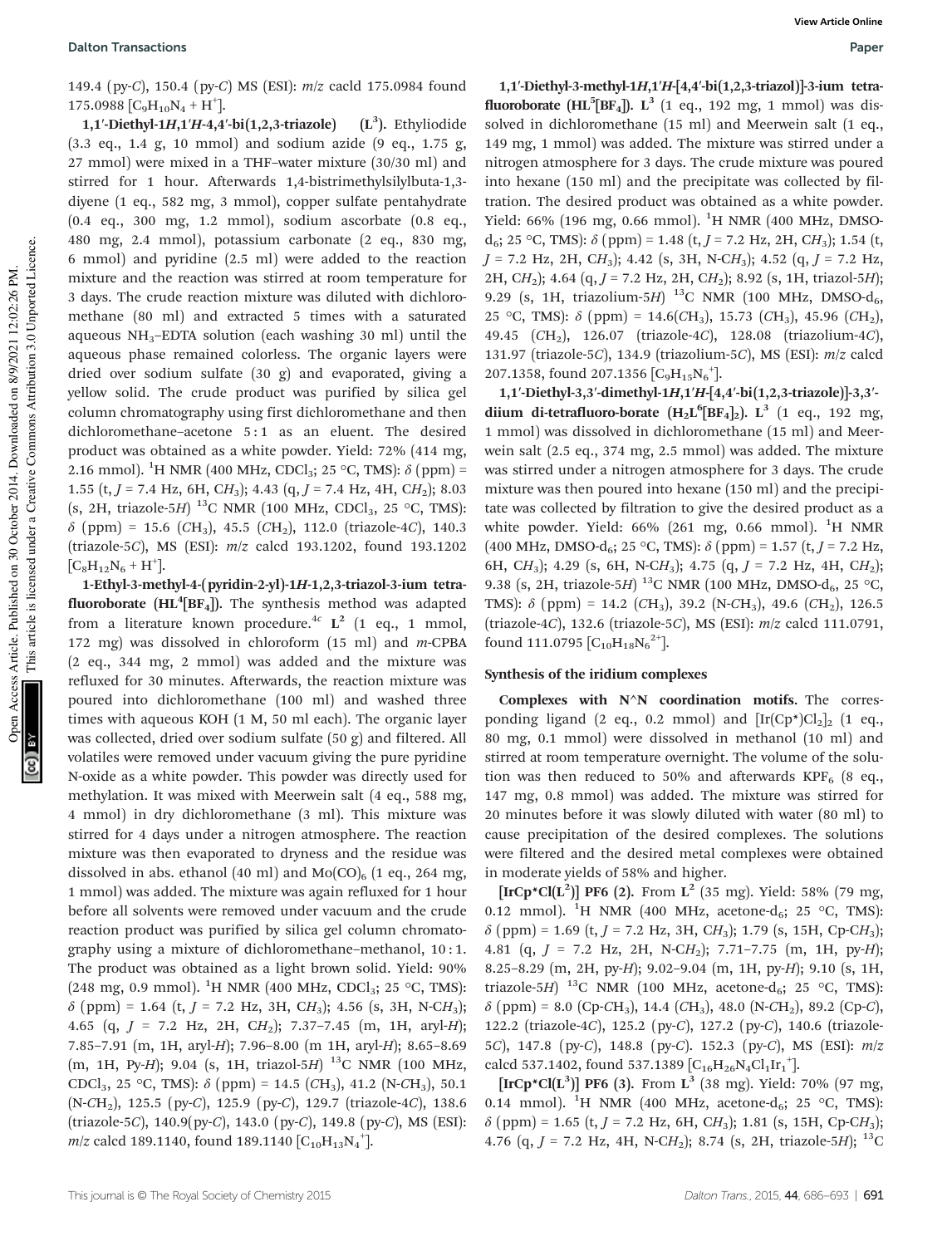NMR (100 MHz, acetone-d<sub>6</sub>; 25 °C, TMS):  $\delta$  (ppm) = 8.2  $(Cp-CH<sub>3</sub>)$ , 14.5  $(CH<sub>3</sub>)$ , 47.9 (N-CH<sub>2</sub>), 88.9 (Cp-C), 122.5 (triazole-4C), 139.5 (triazole-5C), MS (ESI): m/z calcd 555.1620, found 555.1614  $[C_{18}H_{26}N_6Cl_1Ir_1^+]$ .

#### Complexes with  $C^{\wedge}N$  or  $C^{\wedge}C$  coordination motifs

The complexes were synthesized according to literature known procedures.<sup>3b</sup> The corresponding ligands (2 eq., 0.2 mmol) were mixed with basic silver $(i)$  oxide (7 eq., 163 mg, 0.7 mmol) and a chloride source, potassium chloride (20 eq., 155 mg, 2 mmol), and were dissolved, under nitrogen, in acetonitrile (10 ml). The mixtures were stirred under the exclusion of light for 2 days. Afterwards the black mixture was filtered and all solvents were removed under high vacuum. The remaining white-yellowish solids were then dissolved in dichloromethane (15 ml) and  $[\text{Ir}(Cp^*)Cl_2]_2$  (1 eq., 80 mg, 0.1 mmol) was added, and the mixture was again stirred for 2 days under the exclusion of light. The precipitated silver $(i)$  chloride was filtered off through a pad of Celite and all volatiles were removed. The crude product was then dissolved in methanol (5 ml) and  $KPF_6$ (8 eq., 147 mg, 0.8 mmol) was added, and the solution was stirred for another 20 minutes before water (80 ml) was slowly added to cause precipitation of the desired complexes. The yellow solids were filtered and dried under air. When precipitation from water was not successful, the aqueous phase was extracted with dichloromethane (3 times  $\times$  20 ml). The organic layer was collected, dried over NaSO<sub>4</sub> and the solvents were evaporated unitl only 5 ml of dichloromethane was left. Addition of hexane (50 ml) to that solution caused precipitation of the desired complexes and the yellow solids were collected by filtration. The complexes were obtained as yellow powders in moderate yields of 40% and higher.

 $[\mathrm{IrCp}^{\star}\mathrm{Cl}(\mathrm{L}^{4})]$  PF6 (4). From  $\mathrm{HL}^4(\mathrm{BF_4})$  (55 mg). Yield: 57% (80 mg, 0.115 mmol). <sup>1</sup>H NMR (400 MHz, acetone-d<sub>6</sub>; 25 °C, TMS):  $\delta$  (ppm) = 1.60 (t, J = 7.2 Hz, 3H, CH<sub>3</sub>); 1.79 (s, 15H, Cp-CH<sub>3</sub>); 4.67-4.75 (m, 4H, N-CH<sub>3</sub> and  $1 \times$  N-CH<sub>2</sub>); 4.89-4.80  $(m, 1H, 1 \times N\text{-}CH_2); 7.63-7.66 (m, 1H, py-H); 8.19-8.23 (m, 1H,$ py-H); 8.27-8.30 (m, 1H, py-H); 8.99-9.01 (m, 1H, py-H) <sup>13</sup>C NMR (100 MHz, acetone-d<sub>6</sub>, 25 °C, TMS):  $\delta$  (ppm) = 8.5  $(Cp-CH<sub>3</sub>)$ , 15.3  $(CH<sub>3</sub>)$ , 38.8  $(N-CH<sub>3</sub>)$ , 48.9  $(N-CH<sub>2</sub>)$ , 90.8  $(Cp-C)$ , 121.5, 126.2, 139.9, 147.9, 148.9, 153.9, (all aryl-C), 156.5 (carbene-C), MS (ESI):  $m/z$  calcd 551.1558, found 551.1546  $[C_{20}H_{27}N_4Cl_1Ir_1^+]$ .

 $[\text{IrCp*Cl}(L^5)]$  PF6 (5). From  $\text{HL}^5(\text{BF}_4)$  (59 mg). After precipitation the white solids are filtered and the yellow aqueous phase was extracted with dichloromethane. The organic layer was dried over sodium sulfate and evaporated to yield the pure desired complex as a yellow solid. Yield: 45% (64 mg, 0.09 mmol). <sup>1</sup>H NMR (400 MHz,  $CD_2Cl_2$ ; 25 °C, TMS):  $\delta$  (ppm) = 1.72–1.63 (m, 6H, CH3); 1.82 (s, 15H, Cp-CH3); 4.37 (s, N-CH3); 4.55–4.48 (m, 1H,  $1 \times N\text{-}CH_2$ ); 4.71–4.60 (m, 3H,  $3 \times N\text{-}CH_2$ ); 8.41 (s, 1H, triazol-5H); <sup>13</sup>C NMR (175 MHz, CD<sub>2</sub>Cl<sub>2</sub>, 25 °C, TMS):  $\delta$  (ppm) = 9.2 (Cp-CH<sub>3</sub>), 14.6, 15.5 (CH3), 38.4 (N-CH<sub>3</sub>), 48.2, 49.0 (N-CH2), 90.5 (Cp-C), 120.8 (triazole-5C), 139.0 (triazole-4C), 141.04 (triazole-4C), 154.5 (carbene-C), MS (ESI):  $m/z$ calcd 569.1776, found 569.1750  $[C_{19}H_{29}N_6Cl_1Ir_1^+]$ .

 $[\text{IrCp*Cl}(L^6)]$  PF6 (6). From  $H_2L^6(BF_4)_2$  (79 mg). Yield: 35%  $(50 \text{ mg}, 0.068 \text{ mmol})$ . <sup>1</sup>H NMR (400 MHz, CD<sub>2</sub>Cl<sub>2</sub>; 25 °C, TMS):  $\delta$  (ppm) = 1.59 (t, J = 7.2 Hz, 6H, CH<sub>3</sub>); 1.79 (s, 15H, Cp\*CH<sub>3</sub>); 4.43–4.53 (m, 8H, N-C $H_2$  + N-C $H_3$ ); 4.56–4.65 (m, 2H, N-C $H_2$ ); <sup>13</sup>C NMR (100 MHz, CD<sub>2</sub>Cl<sub>2</sub>, 25 °C, TMS):  $\delta$  (ppm) = 10.1  $(Cp-CH<sub>3</sub>)$ , 16.2  $(CH<sub>3</sub>)$ , 40.2  $(N-CH<sub>3</sub>)$ , 49.3  $(N-CH<sub>2</sub>)$ , 92.5  $(Cp-C)$ , 141.6 (triazole-4C), 155.4 (carbene-C) MS (ESI): m/z calcd 583.1933 found 583.1945  $[C_{20}H_{31}N_{6}Cl_{1}Ir_{1}^{+}]$ .

# X-ray crystallography

X-ray quality crystals of 4 and 6 were obtained by layering concentrated solutions in dichloromethane with hexane at 8 °C. Single crystals of 5 were obtained by layering a chloroform solution with hexane at room temperature. X-ray data were collected on a Bruker Smart AXS. Data were collected at 140(2) K using graphite-monochromated Mo Kα radiation  $(\lambda_{\alpha}$  = 0.71073 Å). The strategy for the data collection was evaluated using the Smart software. The data were collected by the standard 'omega scan techniques', and were scaled and reduced using Saint+ software. The structures were solved by direct methods using SHELXS-97 and refined by full matrix least-squares with SHELXL-97, refining on  $F^2$ .<sup>13</sup> CCDC 1002759, 1010867 and 1002758 contain the CIF files for 4,  $5 \cdot CHCl<sub>3</sub> \cdot 0.25H<sub>2</sub>O$  and  $6 \cdot CH<sub>2</sub>Cl<sub>2</sub>$  respectively.

## Acknowledgements

We are grateful to the Fonds der Chemischen Industrie (FCI) and the Freie Universität Berlin for the financial support of this project. A. B. and J. K. acknowledge the financial support from the Ministry of Education, Science and Sport, Republic of Slovenia, the Slovenian Research Agency (grant P1-0230), and the Slovene Human Resources Development and Scholarship Fund, Public Call for Scholarships or Grants for the Research Cooperation of Doctoral Students Abroad in 2012, no. 11012-16/2013.

### References

- 1 For selected reviews see: (a) L. Liang and D. Astruc, Chem. Rev., 2011, 255, 2933; (b) H. Struthers, T. Mindt and R. Schibli, Dalton Trans., 2010, 39, 675; (c) D. Schweinfurth, N. Deibel, F. Weisser and B. Sarkar, Nach. Chem., 2011, 59, 937; (d) J. D. Crowley and D. McMorran in Topics in Heterocyclic Chemistry, ed. J. Košmrlj, Springer, Berlin/Heidelberg, 2012, vol. 22, p. 31; (e) Y. H. Lau, P. J. Rutledge, M. Watkinson and M. H. Todd, Chem. Soc. Rev., 2011, 40, 2848.
- 2 For selected examples see: (a) P. Mathew, A. Neels and M. Albrecht, J. Am. Chem. Soc., 2008, 130, 13534; (b) K. F. Donnelly, A. Petronilho and M. Albrecht, Chem. Commun., 2013, 49, 1145; (c) R. H. Crabtree, Coord. Chem. Rev., 2013, 257, 755; (d) S. Hohloch, C.-Y. Su and B. Sarkar,

This article is licensed under a Creative Commons Attribution 3.0 Unported Licence.